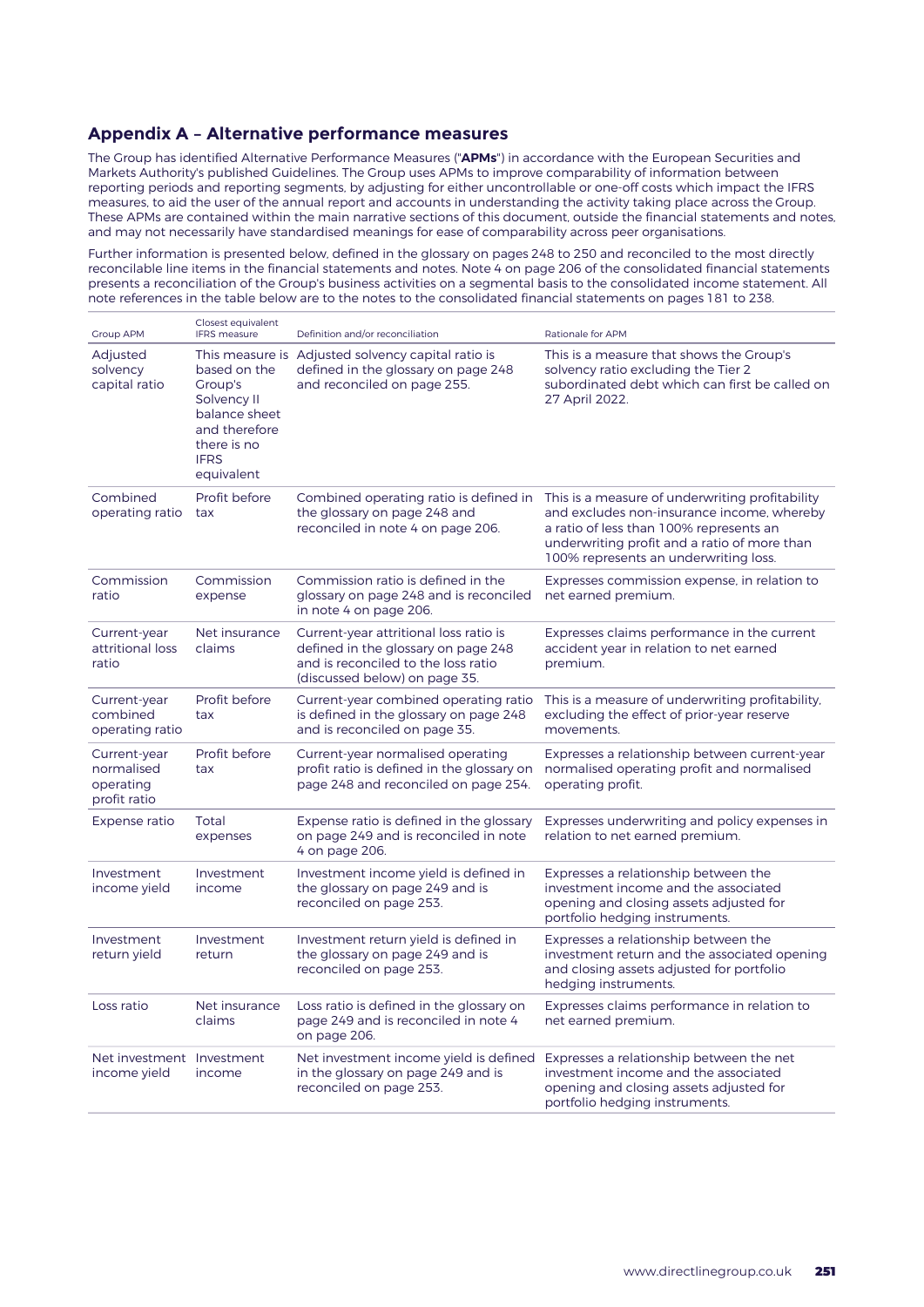### **GLOSSARY AND APPENDICES – CONTINUED** Glossary and Appendices *continued*

| <b>Group APM</b>                          | Closest equivalent<br><b>IFRS</b> measure | Definition and/or reconciliation                                                                                                              | Rationale for APM                                                                                                                                                                                                                                                                                                                      |
|-------------------------------------------|-------------------------------------------|-----------------------------------------------------------------------------------------------------------------------------------------------|----------------------------------------------------------------------------------------------------------------------------------------------------------------------------------------------------------------------------------------------------------------------------------------------------------------------------------------|
| Normalised<br>combined<br>operating ratio | Profit before<br>tax                      | Combined operating ratio and<br>normalised combined operating ratio<br>are defined in the glossary on page 248<br>and reconciled on page 253. | This is a measure of underwriting profitability<br>excluding the effects of weather, Ogden<br>discount rate changes and restructuring and<br>one-off costs. It also excludes non-insurance<br>income. A ratio of less than 100% represents<br>an underwriting profit and a ratio of more than<br>100% represents an underwriting loss. |
| Operating<br>expenses                     | Total<br>expenses                         | Operating expenses are defined in the<br>glossary on page 250 and reconciled in<br>note 4 on page 206.                                        | This shows the expenses relating to business<br>activities excluding restructuring and one-off<br>costs.                                                                                                                                                                                                                               |
| Operating<br>profit                       | Profit before<br>tax                      | Operating profit is defined in the<br>glossary on page 250 and reconciled in<br>note 4 on page 206.                                           | This shows the underlying performance<br>(before tax and excluding finance costs and<br>restructuring and one-off costs) of the business<br>activities.                                                                                                                                                                                |
| Return on<br>tangible equity              | Return on<br>equity                       | Return on tangible equity is defined in<br>the glossary on page 250 and is<br>reconciled on page 255.                                         | This shows performance against a measure of<br>equity that is more easily comparable to that<br>of other companies.                                                                                                                                                                                                                    |
| Tangible equity Equity                    |                                           | Tangible equity is defined in the<br>glossary on page 250 and is reconciled<br>in note 16 on page 214.                                        | This shows the equity excluding Tier 1 notes<br>and intangible assets for comparability with<br>companies which have not acquired<br>businesses or capitalised intangible assets.                                                                                                                                                      |
| Tangible net<br>asset value per<br>share  | Net asset value<br>per share              | Tangible net asset value per share is<br>defined in the glossary on page 250<br>and reconciled in note 16 on page 214.                        | This shows the equity excluding Tier 1 notes<br>and intangible assets per share for<br>comparability with companies which have not<br>acquired businesses or capitalised intangible<br>assets.                                                                                                                                         |
| Underwriting<br>profit                    | Profit before<br>tax                      | Underwriting profit is defined in the<br>glossary on page 250 and is reconciled<br>in note 4 on page 206.                                     | This shows underwriting performance<br>calculated as net earned premium less net<br>claims and operating expenses, excluding<br>restructuring and one-off costs.                                                                                                                                                                       |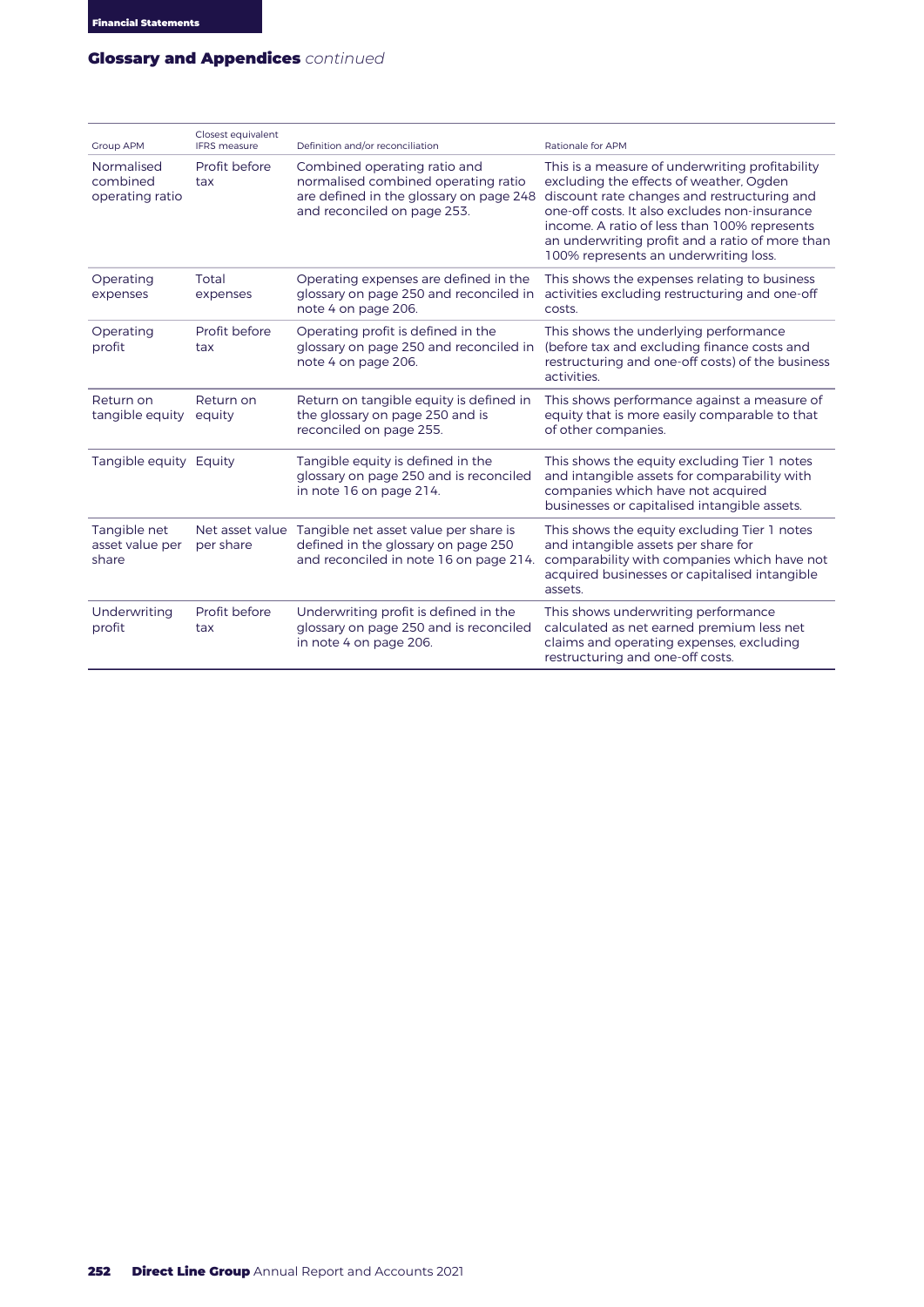## **Investment income and return yields**<sup>1</sup>

|                                                              | 2021    | 2020    |
|--------------------------------------------------------------|---------|---------|
| Note <sup>2</sup>                                            | £m      | Em      |
| Investment income<br>6                                       | 116.0   | 127.1   |
| Hedging to a sterling floating rate basis <sup>3</sup><br>6  | (13.3)  | (20.3)  |
| Net investment income                                        | 102.7   | 106.8   |
| Net realised and unrealised gains/(losses) excluding hedging | 43.6    | (11.7)  |
| Total investment return<br>6                                 | 146.3   | 95.1    |
| Opening investment property                                  | 292.1   | 291.7   |
| Opening financial investments                                | 4.681.4 | 4.673.4 |
| Opening cash and cash equivalents                            | 1,220.1 | 948.6   |
| Opening borrowings                                           | (51.9)  | (52.3)  |
| Opening derivatives asset <sup>4</sup>                       | 8.0     | 81.8    |
| Opening investment holdings                                  | 6.149.7 | 5.943.2 |
| Closing investment property<br>20                            | 317.0   | 292.1   |
| Closing financial investments<br>28                          | 4,633.6 | 4.681.4 |
| Closing cash and cash equivalents<br>29                      | 955.7   | 1.220.1 |
| Closing borrowings<br>29                                     | (59.2)  | (51.9)  |
| Closing derivatives asset <sup>4</sup>                       | 14.3    | 8.0     |
| Closing investment holdings                                  | 5.861.4 | 6.149.7 |
| Average investment holdings <sup>5</sup>                     | 6.005.6 | 6.046.5 |
| Investment income yield                                      | 1.9%    | 2.1%    |
| Net investment income yield <sup>1</sup>                     | 1.7%    | 1.8%    |
| Investment return yield                                      | 2.4%    | 1.6%    |

Notes:

1. See glossary on page 249 for definitions.<br>2. See notes to the consolidated financial statements.<br>3. Includes net realised and unrealised gains/(losses) on derivatives in relation to AUM.<br>4. See footnote 1 on page 44 (In

# **Normalised combined operating ratio1**

|                                                | Home  | Home      | Commercial | Commercial | <b>Total</b> | Total |
|------------------------------------------------|-------|-----------|------------|------------|--------------|-------|
|                                                | 2021  | 2020      | 2021       | 2020       | 2021         | 2020  |
| Loss ratio                                     | 50.7% | 55.6%     | 54.5%      | 51.4%      | 58.1%        | 57.9% |
| Commission ratio                               | 6.9%  | 8.1%      | 20.0%      | 18.7%      | 8.1%         | 8.6%  |
| Expense ratio                                  | 22.5% | 23.4%     | 21.7%      | 25.4%      | 23.9%        | 24.5% |
| Combined operating ratio                       | 80.1% | 87.1%     | 96.2%      | 95.5%      | 90.1%        | 91.0% |
| Effect of weather                              |       |           |            |            |              |       |
| Loss ratio                                     | 5.5%  | 3.4%      | 0.1%       | 0.4%       | 1.1%         | 0.7%  |
| Commission ratio                               | (0.4% | $(0.2\%)$ | -          |            | $(0.1\%)$    |       |
| <b>Combined operating ratio normalised for</b> |       |           |            |            |              |       |
| weather                                        | 85.2% | 90.3%     | 96.3%      | 95.9%      | 91.1%        | 91.7% |

Note:

1. See glossary on page 248 for definition.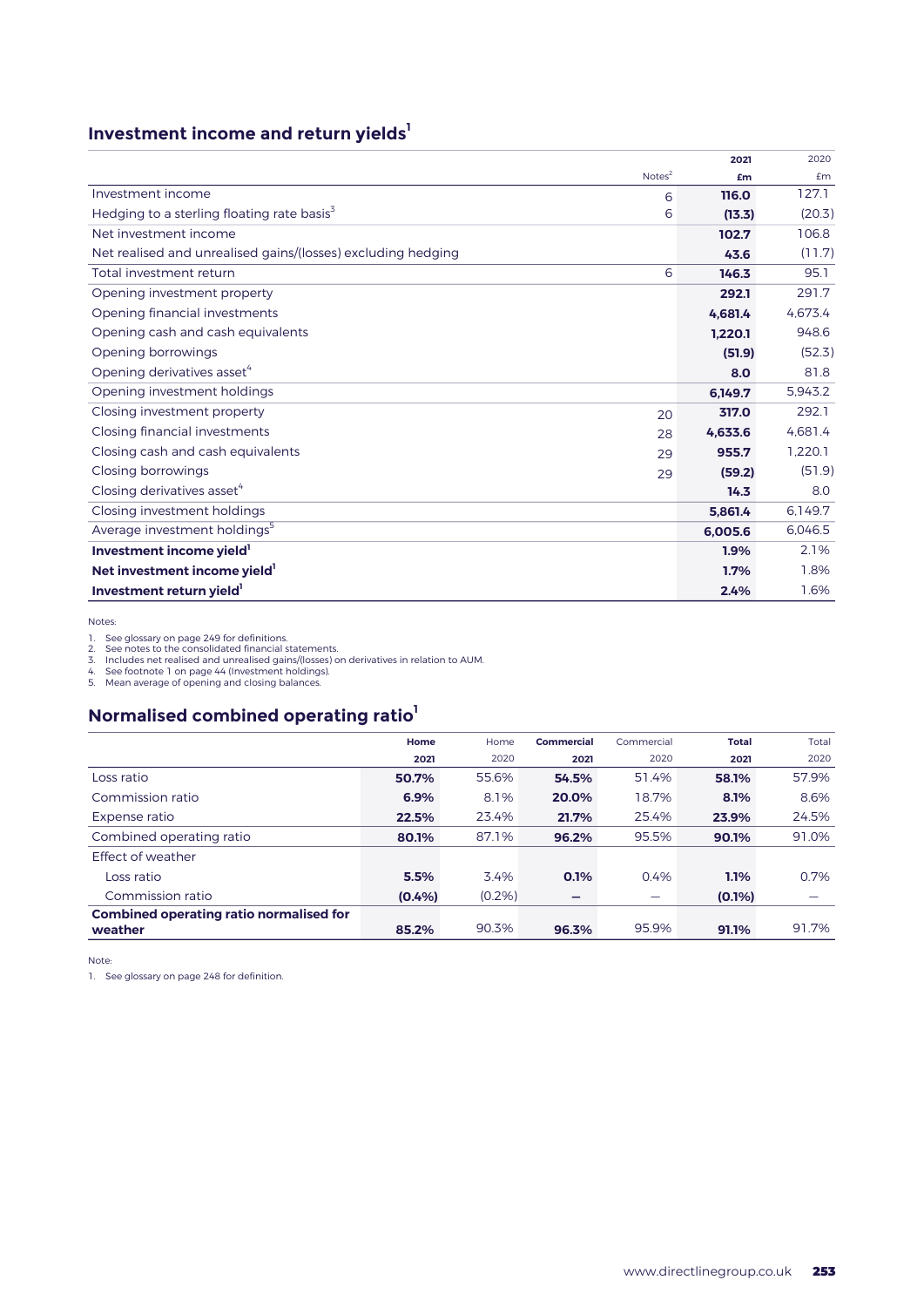#### **GLOSSARY AND APPENDICES – CONTINUED** Glossary and Appendices *continued*

## **Normalised operating profit**<sup>1</sup>

|                                                       | <b>Total</b> | Total  |
|-------------------------------------------------------|--------------|--------|
|                                                       | 2021         | 2020   |
|                                                       | £m           | £m     |
| Operating profit                                      | 581.8        | 522.1  |
| Effect of:                                            |              |        |
| Normalised weather - claims                           | (31.1)       | (20.8) |
| Normalised weather - profit share                     | 2.0          | 1.3    |
| <b>Normalised operating profit</b>                    | 552.7        | 502.6  |
| Prior-year adjustments                                |              |        |
| Prior-year reserve movement                           | 258.1        | 173.8  |
| <b>Prior-year normalised operating profit</b>         | 258.1        | 173.8  |
| <b>Current-year normalised operating profit</b>       | 294.6        | 328.8  |
| <b>Current-year normalised operating profit ratio</b> | 53%          | 65%    |

Note:

1. See glossary on page 250 for definition.

### **Operating expenses**<sup>1</sup>

|                                                                |                   | 2021    | 2020   |
|----------------------------------------------------------------|-------------------|---------|--------|
|                                                                | Note <sup>4</sup> | £m      | £m     |
| Operating expenses (including restructuring and one-off costs) | 10                | 807.8   | 763.8  |
| Less restructuring and one-off costs                           | 10                | (101.5) | (39.4) |
| <b>Operating expenses</b>                                      | 10                | 706.3   | 724.4  |

Notes:

1. See glossary on page 250 for definition. 2. See notes to the consolidated financial statements.